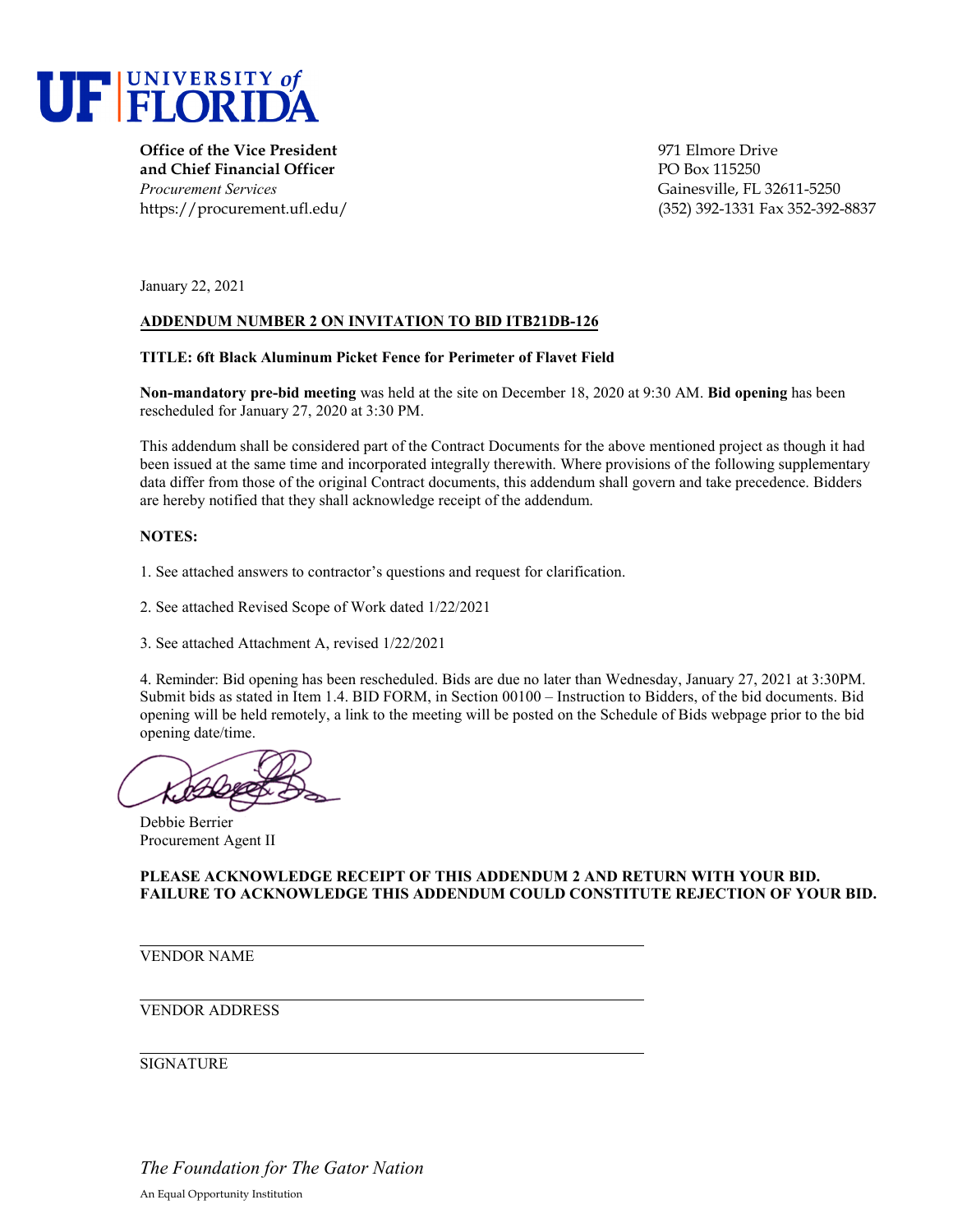## **Questions and Answers:**

Q1. Will all corners and gate locations be staked out prior to install?

*A1. Yes, a walk through will be done with the successful bidder to stake out corner and gates.* 

Q2. The specs for material in the scope of work state Montage Plus – Majestic according to Ameristar fence manufactures web site Montage Plus is Steel fence not aluminum. Should we be quoting Echelon Plus? Please confirm material if fence should be Steel or Aluminum.

*A2. All fence must be Echelon Plus Majestic Series powder coated black. See attached Revised Scope of Work dated 1/22/2021.* 

Q3. Ameristar products only come in 8' long sections, in the scope of work you have it listed as 6ft x 6ft. Please confirm that 6 H x 8 W fence sections will suffice in lieu of 6 H x 6 W.

*A3. Yes, 6' high by 8' wide panels are required. See attached Revised Scope of Work dated 1/22/2021.* 

Q4. Can we use a manufacture that is equal to or better then Ameristar?

*A4. No, Ameristar must be used.* 

Q5. 3" Picket Air Space is considered custom and will drive up the cost of materials. Standard commercial picket spacing is 3-7/8", would you be opposed to changing this to save on material costs?

*A5. 4" picket air space, actual space will be 3-15/16" for pickets, as this is the typical size per Echelon Plus specifications. See attached Revised Scope of Work dated 1/22/2021.* 

Q6. Post sizes specified are excessive and will unnecessarily drive the cost of this project up. What size posts are acceptable?

*A6. Corner/Brace and Pedestrian Opening posts: 2-1/2" x 2-1/2" x .075" All Roller Gate post: 6" x 6" x .250" See attached Revised Scope of Work dated 1/22/2021.* 

Q7. Roller Gates (Cantilever) require a tail that is half the size of the opening that is used as a counterbalance.

*A7. East gate area will be 54' overall, 36' gate with 18' of fencing.* 

Q8. The gate on the Northwest corner of the property does not have enough room for a 36' Single or Double roller gate. Can a swing gate be used instead?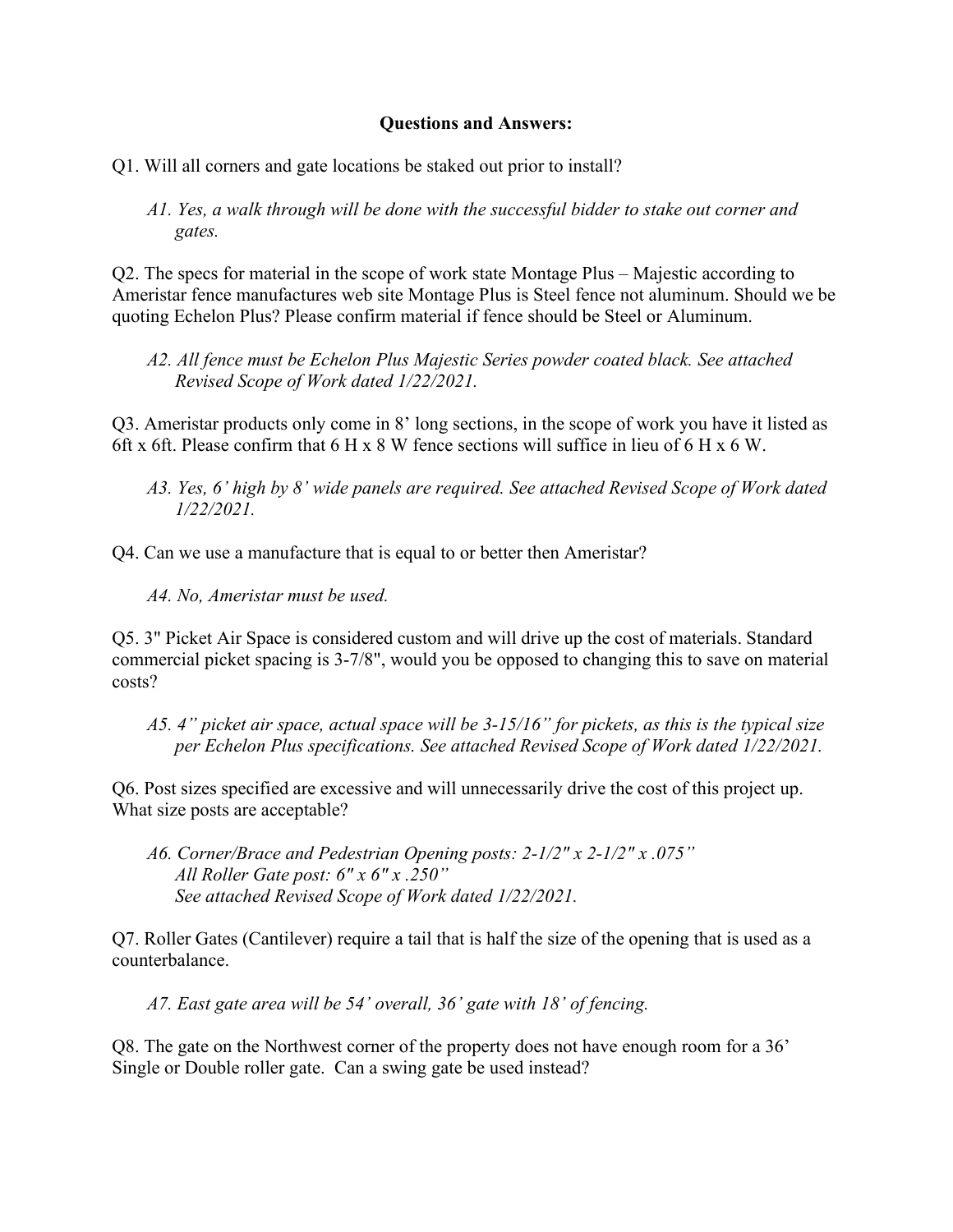*A8. Gate location has been revised. Roller gate is required. Posts need to be 6" X 6" X .250". See Attachment A, Revised 01/22/2021.* 

Q9. On the East side of the property the ground sloping downhill toward the parking lot. Will a Double Roller gate work best for this location?

*A9. Yes, use 36' double roller gate for this location.* 

Q10. "Flush Bottom Panels" are typically used when fencing is over concrete or a flat surface. "Rake Bottom Panels" are typically used in grassed areas. Which is needed for this location?

*A10. Rake Standard Bottom Panels will be used for this project.* 

Q11. Can you clarify which gates are eliminated or changed to ball barrier entrances?

- *A11. See revised Attachment A included in this addendum for pedestrian openings, these are the ball barrier entrances. The two pedestrian openings located on either side of the stage do not require ball barrier gates.*
- Q12. Is the fence on the inside of the light poles along the West side of the field?
	- *A12. Yes, the fence will be in front of the light poles. Light poles are outside of the fenced area.*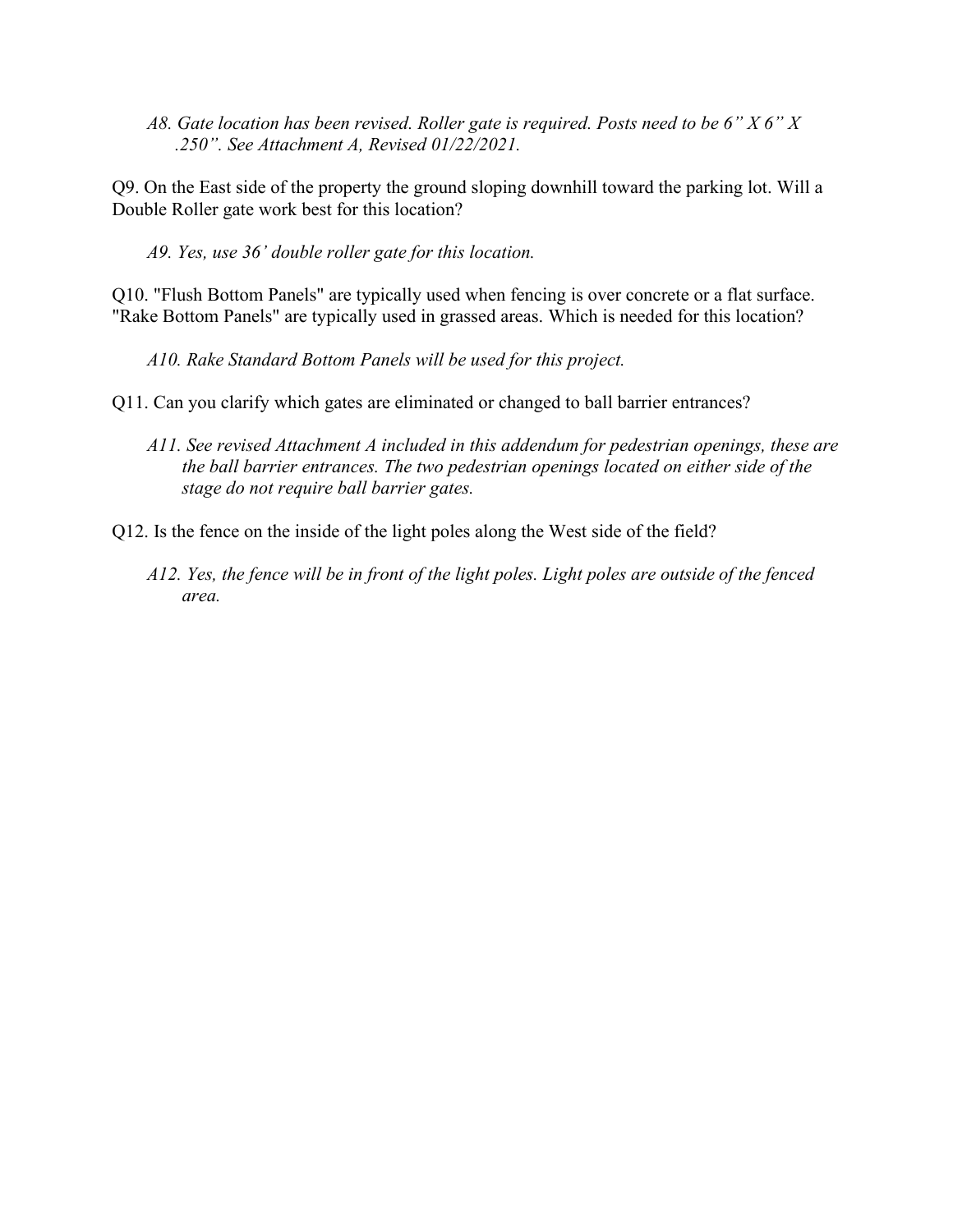#### REVISED SCOPE OF WORK

The University of Florida Planning, Design, and Construction is requesting bids from qualified contractors for the removal and disposal of approximately 1,250' of existing chain link fence and associated fence posts, and installation of approximately 2,450' of 6' high black aluminum fence with gates around the perimeter of Flavet Field, a grass field located in the middle of the main campus. See Attachment A Revised 1/22/2021 for a map of the property with fencing and gate locations. Total bid price shall include the cost for all machinery/equipment, materials, shipping/delivery and labor to remove existing fencing and install all fencing and gates described in this ITB.

### MATERIAL/CONSTRUCTION SPECIFICTIONS

1) All material must be new.

2) All fence must be: Master Halco, Echelon Plus-Majestic powder coated black.

- 6' Height
- 3-Rail Panels
- Rake Standard Bottom Panels
- 4" Picket Air-Space
- 6' X 8' Sections

3) Corner/Brace and Pedestrian Opening post shall be 2 1/2" X 2 1/2" X .075" and imbedded minimum 21" deep with a 10" diameter in concrete. Roller Gate post shall be 6" X 6" X .250" and imbedded minimum 21" deep with 10" diameter in concrete.

4) Pedestrian Openings will be 3' opening with a 9' "ball barrier" offset fence. Offset will be 6' from main fence line.

#### 5) Number of Gates:

- 16' X 6' 2 Single Roller Gates
- 36' X 6' 2 Single Roller Gates

6) Gates will be placed in accordance to locations as shown in Attachment A Revised 1/22/2021.

**Base Bid**: Price will include specification as listed above.

**Alternate 1:** Add or deduct in base bid price to include, 2 each - 16ft X 6ft double roller gates and 2 each – 36ft X 6ft double roller gates in lieu of single roller gates listed in Item 5 above.

# Revised 1/22/2021